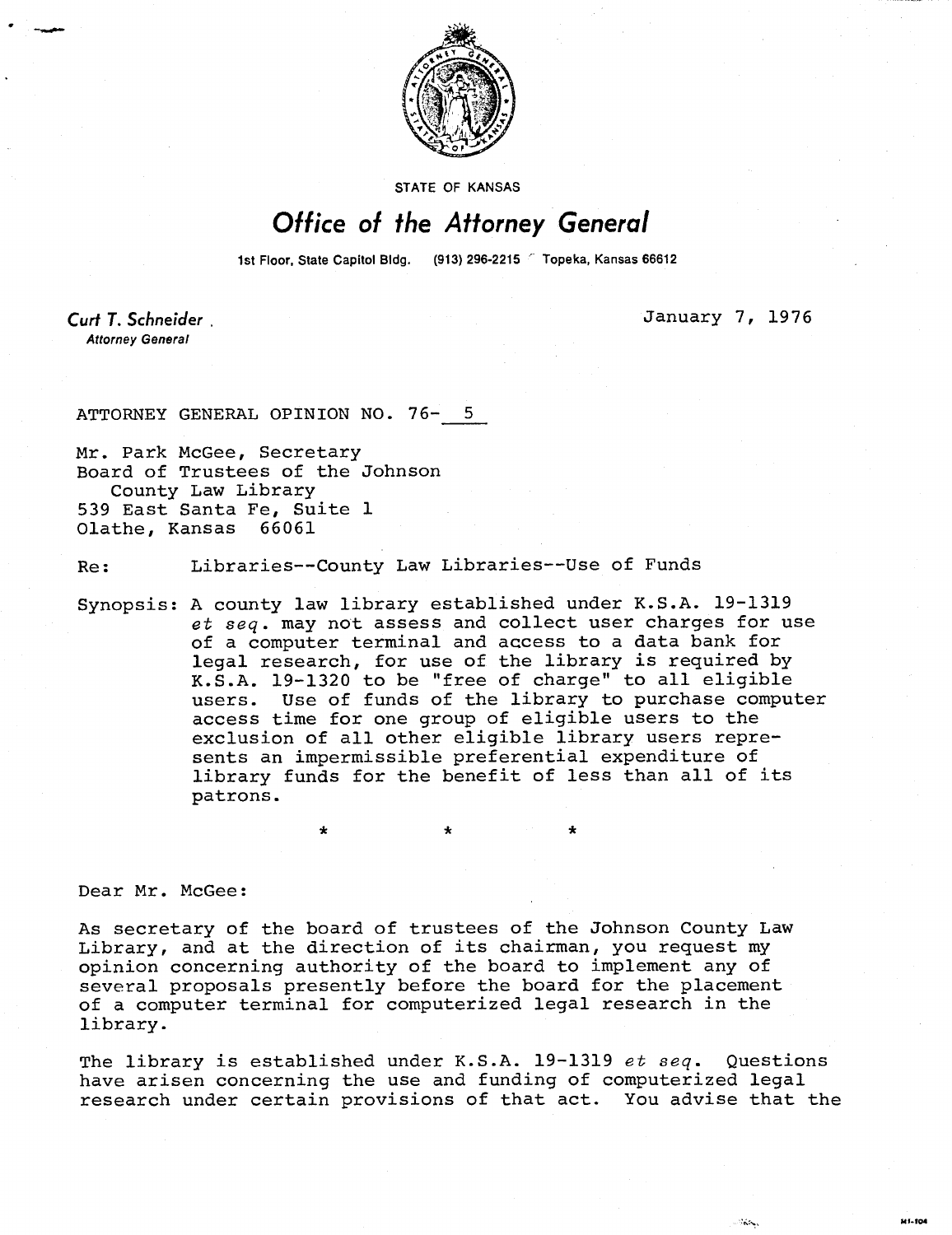Mr. Park McGee Page Two January 7, 1976

computer terminal would be under contract from K-Bar Research, Inc., which is understood to have a contract with Mead Data corporation which maintains a computerized library of reported decisions from Kansas, the federal courts, and certain other state jurisdictions. The contract is believed to restrict the usage of the terminal to practicing attorneys, and to provide a user charge of \$2.75 per minute of computer time for those attorneys who are members of the Kansas Bar Association, and \$4.00 per minute of computer time for other attorneys who are not members of the Association.

You advise that alternative proposals have been made. One proposal provides that the law library would contract for a minimum usage of computer time, and charge actual users in accordance with the above schedule, the library absorbing the loss, if any, resulting from a shortfall of actual usage less than that contracted for. Under a second proposal, the library would merely underwrite the costs of the terminal by agreeing to absorb the losses, if any, incurred by K-Bar Research, Inc., during a trial period of six months or one year. Under a second alternative, the board would contract for a certain amount of time per month to be made available to the judges of the district, magistrate, probate and juvenile courts of the county.

You indicate that the prospect of charges, either by the library or directly by K-Bar Research, Inc., for services provided by the library, as well as the differential between charges for members and non-members of the Kansas Bar Association, have caused particular concern. Funds for support of the library derive from annual registration fees assessed against all attorneys residing in the county, pursuant to K.S.A. 19-1319, and library fees taxed as costs in cases filed in the courts of countywide jurisdiction pursuant to K.S.A. 19-1322. The board of trustees are required to

> "use the fees paid for registration, and all other sums, books, or library materials or equipment donated or provided by law, for the purpose of establishing and maintaining such library . . . ." K.S.A. 19-1320.

In addition, they may "also direct that any funds collected may be used for any purpose consistent with the establishment and maintenance of a law library." K.S.A. 19-1323. Access to the library is governed by K.S.A. 19-1320 thus:

> "The judge or judges of the district court, members of the bar who reside in said county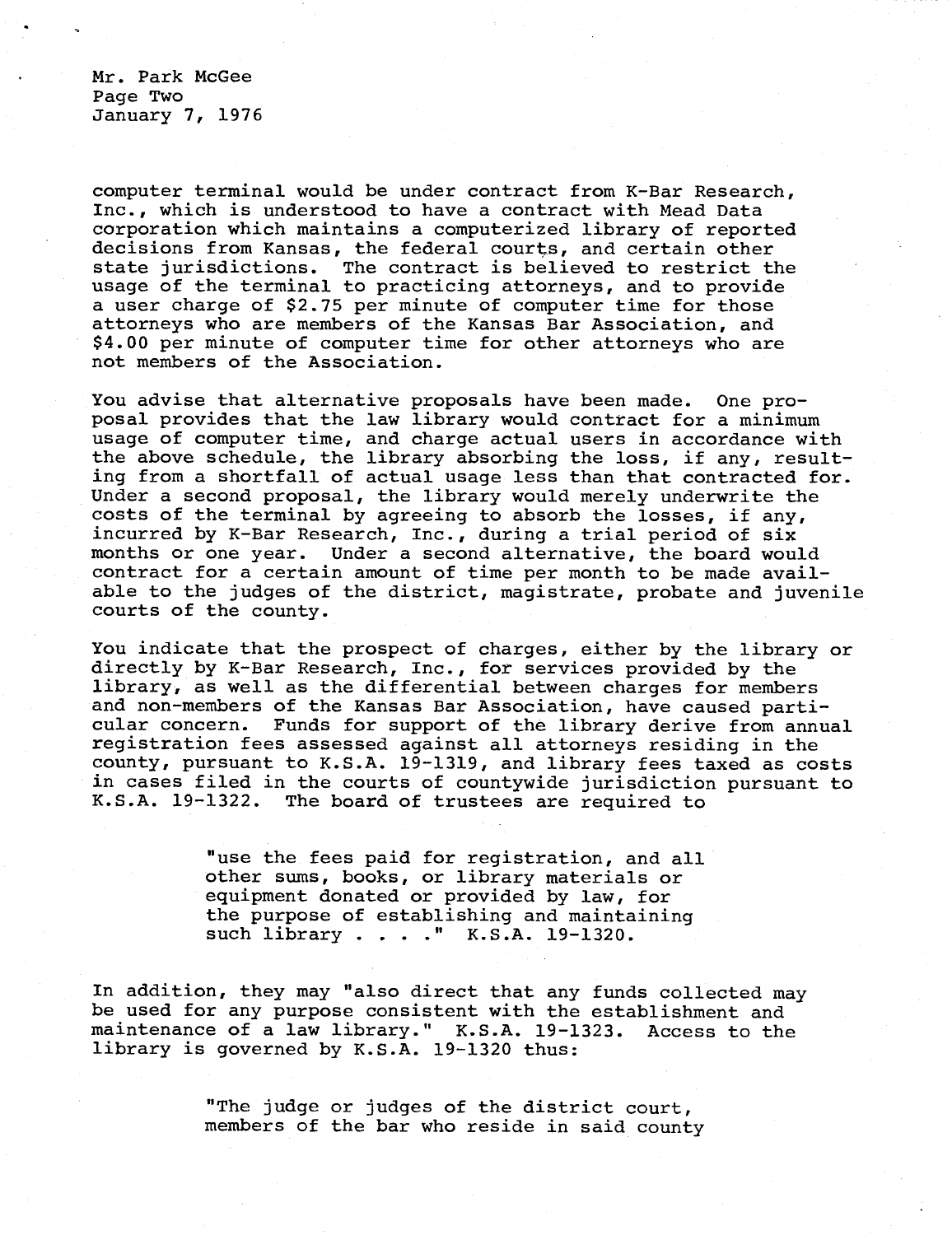Mr. Park McGee Page Three January 7, 1976

> and who have registered and paid the fee provided for in K.S.A. 1973 Supp. 19-1319, as amended, and the judges of all other courts in said county and county officials, shall have the right to use said library free of charge in accordance with the rules and regulations established by the board of trustees." [Emphasis supplied.]

A computerized storage of legal material such as state and federal cases is but another form of information storage, differing in form from the storage of such information in the traditional reports. Different techniques of information retrieval are required, of course, involving sophisticated and relatively costly equipment. The purpose of a library is, of course, the storage of information and data, and retrieval for its patrons. In considering the statutory responsibilities of the library, the use of computer techniques to store and retrieve information and data is not legally distinguishable from other information storage and retrieval techniques, including the use of traditional bound volumes. Installation of a terminal providing access to a data bank containing reported decisions of California courts, e.g., is analogous to the acquisition of a set of California reports, and the appropriate digests. Information retrieval through the terminal is, of course, much more efficient and selective, and expensive, as well.

In light of the direction of K.S.A. 19-1320, that those persons described therein shall "have the right of use said library free of charge," the question arises whether, consistent with its statutory mandate, the board may install a terminal and charge for access to the data bank it is designed to serve. If the board proposed to purchase a set of California reporters, for example, it would not be suggested that an additional charge could be assessed registered attorneys for the use of those volumes. Access to a computer data bank containing those cases is legally analogous, in my view. The computerized system provides efficiency and selectivity in case retrieval which far exceeds that available through traditional reports and digests. However, I am not persuaded that this factual difference affords a basis for any legal distinction insofar as it concerns the authority of the board to charge for library services, including information storage and retrieval, provided under its auspices.

The act contemplates that attorney registration fees and library fees taxed as costs in cases, and such other sums as may be donated or provided by law to the board of trustees, shall be used to furnish and maintain the law library available without charge to